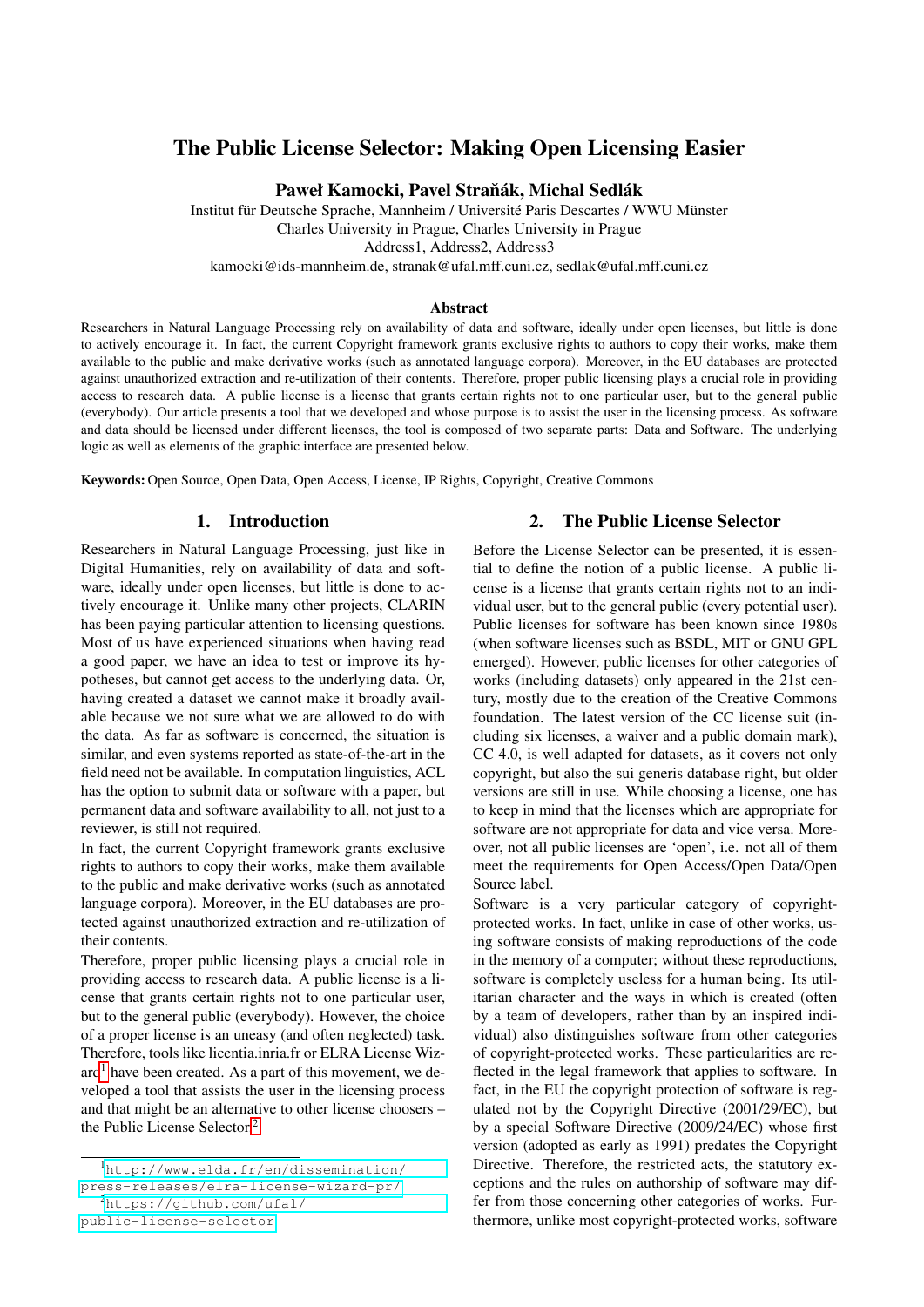might be patentable (at least in some jurisdictions). All these particularities have to be taken into account in the licensing process. As a consequence, data licenses (like Creative Commons) differ substantially from software licenses (like GNU GPL). It is reflected even in the language used by these licenses; while CC use the general expression "licensed material", software licenses use specific terms like Program (in GNU GPL) or software (MIT license). The Creative Commons foundation itself does not recommend the use of its licenses for software<sup>[3](#page-1-0)</sup>. Exceptionally, a software license may cover documentation and data that cannot be separated from the software itself (like in an XML file), but whenever the separation is possible, it is strongly recommend to respect the dichotomy between data and software licenses.

Since data and software (applications) should be licensed under different licenses, the tool is in fact divided into two parts: selecting software licenses or selecting data licenses. This distinction is not present in other tools that we are aware of. We believe that the distinction between data and software is both intuitive and important. Our tool provides a selection of popular Open Source<sup>[4](#page-1-1)</sup> licenses for software and Creative Commons 4.0 for data. We avoid redundant licenses, trying to pick the best license within each category.

## 2.1. Data Licensing

[htb] Creative Commons is a US foundation created by Larry Lessig, a famous copyright scholar and activist. Since 2001, the foundation proposes a series of licenses built of four building blocks, i.e.: attribution (BY), sharealike (SA), non-commercial (NC) and no derivatives (ND). In our view, the latest version of these licenses, Creative Commons 4.0, is the best tool for data licensing, as it covers (unlike the previous versions) not only copyright, but also related rights, including the database right. This is why CC licenses are the core element of our License Selector, although it is still possible to choose other licenses.

The first  $-$  and arguably the most complicated  $-$  question that the user has to answer while choosing a data license is 'Is your data within the scope of copyright and related rights?'. As IP law in the European Union is merely harmonized and not unified, the exact scope of copyright and similar rights may differ between Member States (e.g. some Member States recognize an exclusive right for 'scientific and critical editions', while others don't). The answer to this first question requires some basic knowledge from the user (in particularly complicated cases, the answer may not be obvious even to an expert lawyer). This is why the tool provides the user with some information that appears on the screen while the user places the cursor over the phrase 'scope of copyright and related rights' – see Figure [2.](#page-3-0)

If the user's answer is in the negative, the data is identified as being in the public domain and the License Selector suggests the use of a CC Public Domain Mark.

If the answer is in the positive, the next question that the user has to answer is 'Do you own copyright and similar rights in your dataset and all its constitutive parts?'. The user shall answer in the positive (according to the instructions that show when he places the cursor over the phrase) if he is the author of the dataset and/or if he is the producer of the database in which the data are contained. In such a case, the user can move directly to the choice of a license. If this is not the case, the user is asked if all the elements of the dataset are licensed under a public license (such as Creative Commons or Open Data Commons) or in the public domain (i.e. the work is within the scope of an exclusive right, but its term expired; the definitions of both notions can be seen if the user places the cursor over the respective notions). If the answer is in the negative, additional permission is required. The License Selector cannot suggest any license, but instead suggests the user to contact the legal helpdesk in his institution.

If all the elements of the dataset are licensed under a public license or in a public domain, the user is then requested to choose the licenses that are present in his dataset. The list of possible choices include all CC licenses (regardless of the version), Open Data Commons Licenses, CC0 and CC Public Domain Mark as well as 'unmarked' public domain (for works that belong to the public domain, but are not marked with a CC Public Domain Mark). Multiple options can be checked, see Figure [3.](#page-4-0) The output of this stage influences the choice of the license by the License Selector; in short, the most restrictive license present in the dataset is at the same time the least restrictive (or the only) license that can be used for the whole dataset, see Figure [4](#page-4-1) for the result of choices as shown in Figure [3.](#page-4-0) Moreover, data licensed under a license containing an ND (no derivatives) requirement cannot be 'mixed' into a larger dataset with other data, as this would violate the terms of the license (compilation being an Adapted Material under section 1 a) of the CC BY-ND 4.0 license).

The next stage is the actual selection of the license. In this part of the process, the user is asked a series of questions, each of which allows to determine whether a given license requirement (BY, NC, ND, SA) should be included in the selected license or not (i.e. whether the requirement is 'picked up' on the way). Depending on the outcome of the previous stage, some questions may not be asked (the requirement is 'picked up' automatically to comply with other licenses present in the dataset).

At the end of this stage, the License Selector suggests one CC 4.0 license (or a CC0 waiver). While the tool allows the user to choose between all the CC licenses, only two of them meet the definition of Open Data (according to the Open Definition, Open means anyone can freely access, use, modify, and share for any purpose – subject, at most, to requirements that preserve provenance and openness); those licenses are marked with the Open Data label.

#### <span id="page-1-3"></span>2.2. Software Licensing

The Open Source Initiative, created in 1998, adopted the Open Source Definition (OSD), according to which software licensed under a license that meets a set of specific criteria [5](#page-1-2) can be labeled with an open-source certification

<span id="page-1-0"></span><sup>3</sup>[https://wiki.creativecommons.org/index.](https://wiki.creativecommons.org/index.php/Frequently_Asked_Questions#Can_I_apply_a_Creative_Commons_license_to_software.3F) [php/Frequently\\_Asked\\_Questions#Can\\_I\\_apply\\_](https://wiki.creativecommons.org/index.php/Frequently_Asked_Questions#Can_I_apply_a_Creative_Commons_license_to_software.3F) [a\\_Creative\\_Commons\\_license\\_to\\_software.3F](https://wiki.creativecommons.org/index.php/Frequently_Asked_Questions#Can_I_apply_a_Creative_Commons_license_to_software.3F)

<span id="page-1-1"></span><sup>4</sup><http://opensource.org/osd>

<span id="page-1-2"></span><sup>5</sup> see <https://opensource.org/osd-annotated>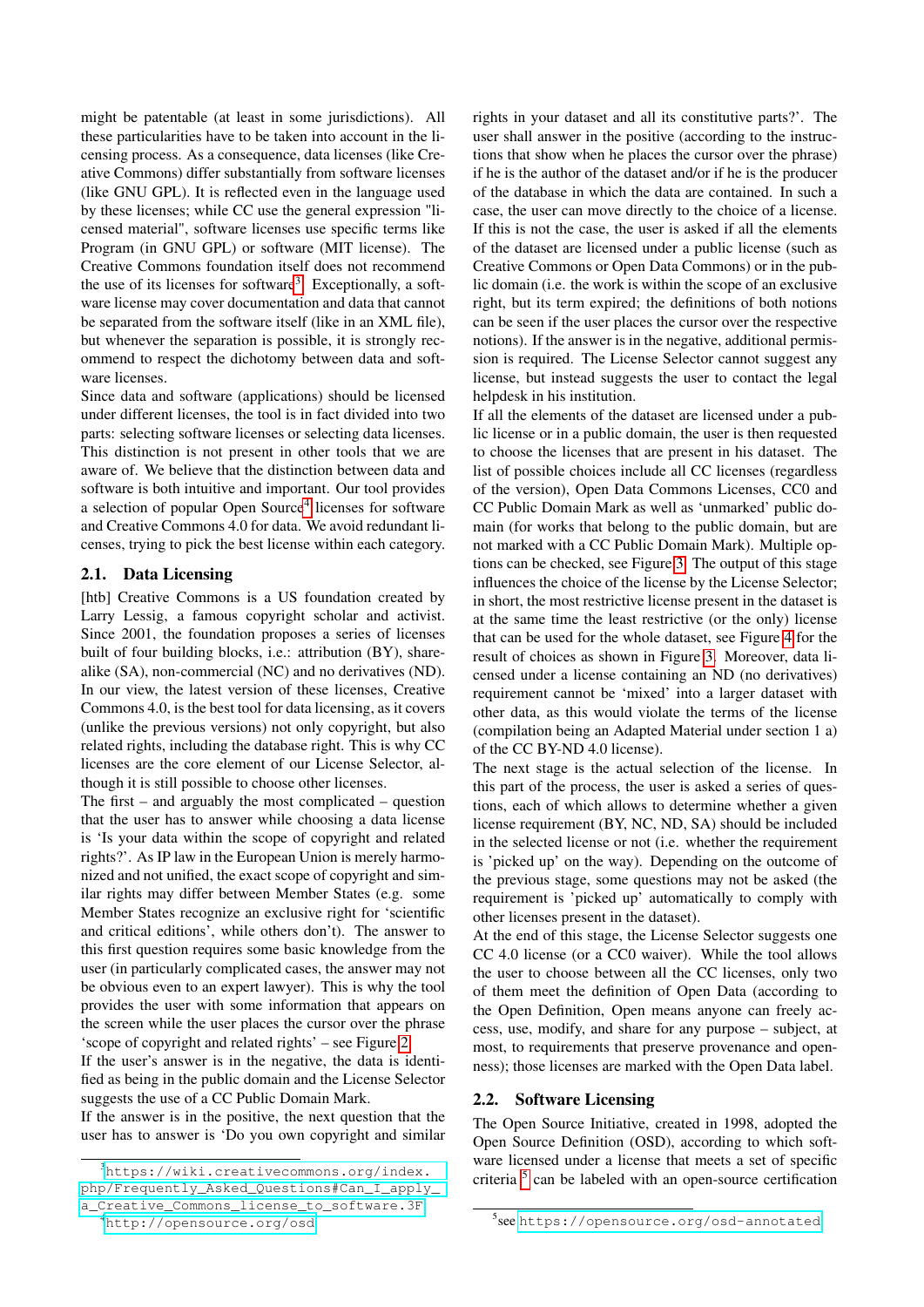# $\times$ Choose a License Answer the questions or use the search to find the license you want ○ Start again What do you want to deposit? Software Data Search for a license... Public Domain Mark (PD) The work identified as being free of known restrictions under copyright law, including all related and neighboring rights. Publicly Available (PD) Public Domain Dedication (CC Zero) CC Zero enables scientists, educators, artists and other creators and owners of copyright- or database-protected content to waive those interests in their works and thereby place them as completely as possible in the public domain, so that others may freely build upon, enhance and reuse the works for any purposes without restriction under copyright or database law. Publicly Available **CC @** OPEN DATA Creative Commons Attribution (CC-BY) This is the standard creative commons license that gives others maximum freedom to do what they want with your work Publicly Available CO (1) OPEN DATA Creative Commons Attribution-ShareAlike (CC-BY-SA) This creative commons license is very similar to the regular Attribution license, but requires you to release all derivative works under this same license. Publicly Available CO (1) O OPEN DATA Creative Commons Attribution-NoDerivs (CC-BY-ND)

Figure 1: The first question influencing all the rest: Are you licensing software or data? As explained in Section [2.](#page-0-2) the difference is crucial.

mark. Each of the licenses that the License Selector allows the user to choose from have been approved as Open Source by the Open Source Initiative.

The part concerning software licensing follows a fundamentally different logic. Because of the plethora of available software licenses and the fact that sometimes it is difficult to make a clear distinction between their requirements, instead of being pointed towards one particular license, the user is pointed towards a group of licenses. In order to facilitate the choice, some policy decisions were taken to determine a hierarchy of licenses – the most recommendable licenses appear first, while the least recommendable come at the end of the list. The essential criterion for 'recommendability' was the number of licenses that a given license is compatible with – in most cases a license compatible with

more licenses should be chosen over a license providing for less compatibility. See Figure [5](#page-5-0) for such an ordered list of compatible licenses.

The licenses are divided into three groups: permissive licenses (including – in that order – the MIT License, the Free BSD License (2-clause), the New BSD License (3 clause), Apache License 2.0 and Artistic License 2.0), weak copyleft licenses (including – in that order – GNU LGPL 2.1, GNU LGPL 2.1 or later, GNU LGPL 3.0, Mozilla Public License 2.0, Eclipse Public License 1.0, Common Development and Distribution License 1.0), strong copyleft licenses (including – in that order – GNU GPL 2.0 or later, GNU GPL 3.0, GNU GPL 2.0) and an additional group of network copyleft licenses (Affero GPL v. 3 and Affero GPL v. 2). The choice of licenses is therefore relatively broad,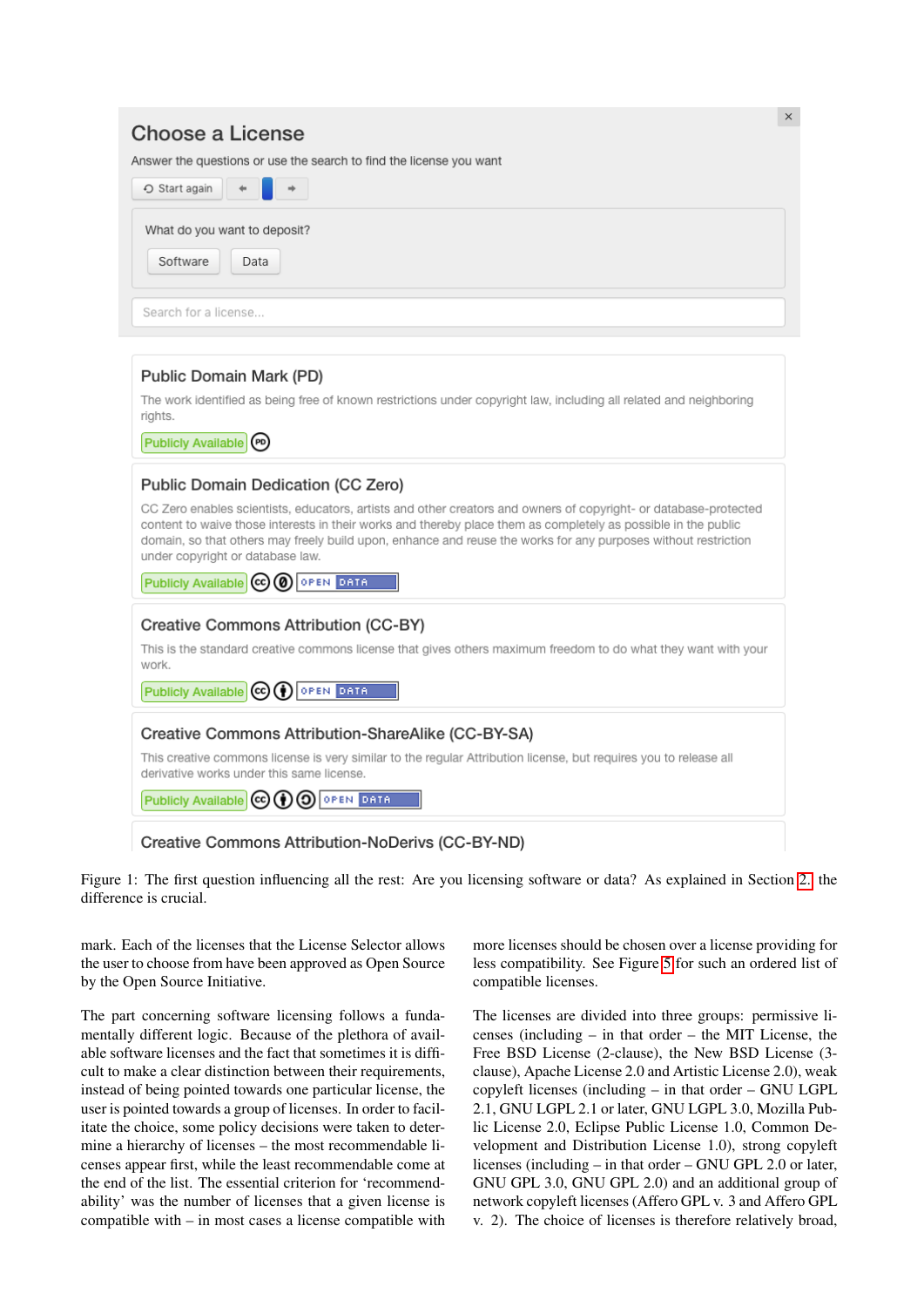| Start again                                                                                                                                                                                                                                                                                                                                                                                                                                                                                                                                                                              |                                                          |
|------------------------------------------------------------------------------------------------------------------------------------------------------------------------------------------------------------------------------------------------------------------------------------------------------------------------------------------------------------------------------------------------------------------------------------------------------------------------------------------------------------------------------------------------------------------------------------------|----------------------------------------------------------|
| Is your data within the scope of copyright and related rights?                                                                                                                                                                                                                                                                                                                                                                                                                                                                                                                           |                                                          |
| Copyright protects original works. Originality is defined as the author's own intellectual creation.<br>Therefore, mere statements of historical facts, results of measurements etc. are not protected by<br>copyright, because they exist objectively and therefore cannot be created. The same applies to ideas,<br>mathematical formulas, elements of folklore etc. While quantitative data are usually not protected by<br>copyright, qualitative data (as their creation involve some intellectual judgment) or language data are<br>usually copyrightable.                         |                                                          |
| Apart from copyright in the data itself, a compilation of data (a dataset) may also be protected by<br>copyright as an original work. It is the case when the selection and arrangement of the dataset<br>involves some degree of intellectual creation or choice. This is not the case when the guiding principle<br>of the collection is exhaustivity and/or completeness. For example, while My favorite works of William<br>Shakespeare will most likely be an original collection, Complete works of William Shakespeare will not,<br>as it leaves no room for personal creativity. | right- or database-protected                             |
| The investment (of money and/or labor) into the making of the dataset is irrelevant from the point of<br>view of copyright law; however, a substantial investment into the creation of a database may attract a<br>specific kind of protection, the sui generis database right. If your data and your dataset are not<br>original, but you made a substantial investment into the making of a database, you can still benefit<br>from legal protection (in such a case, answer YES to this question).                                                                                    | as possible in the public<br>urposes without restriction |
| Answer Yes if                                                                                                                                                                                                                                                                                                                                                                                                                                                                                                                                                                            |                                                          |
| • selecting a license for language data (in most cases)<br>• selecting a license for original (creative) selection or arrangement of the dataset<br>• substantial investment went into the making of the database<br>. you are not sure that the answer should be No                                                                                                                                                                                                                                                                                                                     | do what they want with                                   |
| answer No if                                                                                                                                                                                                                                                                                                                                                                                                                                                                                                                                                                             |                                                          |
| • your dataset contains only quantitative data and/or raw facts<br>your dataset is exhaustive and complete (or at least aims to be)<br>• only if you are sure!<br>עוסטרו ערטען סוווחטווס אינווועטוויטווישט פאוואס                                                                                                                                                                                                                                                                                                                                                                        |                                                          |
| This creative commons license is very similar to the regular Attribution license, but requires you to release all<br>derivative works under this same license.                                                                                                                                                                                                                                                                                                                                                                                                                           |                                                          |
| Publicly Available (cc) (+) (O) OPEN DATA                                                                                                                                                                                                                                                                                                                                                                                                                                                                                                                                                |                                                          |
| Creative Commons Attribution-NoDerivs (CC-BY-ND)<br>The no derivatives creative commons license is straightforward; you can take a work released under this license<br>and re-distribute it but you cannot change it.                                                                                                                                                                                                                                                                                                                                                                    |                                                          |
| Publicly Available (cc) (=)                                                                                                                                                                                                                                                                                                                                                                                                                                                                                                                                                              |                                                          |

<span id="page-3-0"></span>Figure 2: Explanations of legal terms are provided. For the Scope of Copyright the explanation is long, since it is a complicated issue. Other explanations are much shorter.

but it is impossible to include them all – especially that some software licenses are in practice only used in certain specific projects. The list, however, can be easily expanded in order to take other licenses into account.

The compatibility chart, which eliminates certain 'incompatible' licenses at this stage of the process is based on the information provided by the authors of every given license, and not on our subjective assessment.

The first question asked to the user at the next stage is 'Is your code based on existing software or is it your original work?'. The purpose of this question is to determine whether the license can be freely chosen (this is the case if the user is the only author of original code), or whether the choice is limited by other licenses present in the code. If the user answers 'my own code', the tool goes directly to the group selection. If, however, the answer is 'based on existing code', the tool asks the user to choose the licenses present in his code from a list containing all the licenses listed above, as well as 'public domain' and 'other license/no license' options. The choices made at this stage narrow down to possible selection of licenses. Moreover, it is possible that the user chooses two or more incompatible licenses – in this case the tool says that no license can be chosen and the user is pointed towards the legal helpdesk, which may be able to help him get additional permissions from the right holders. In the second part of the process, the user is asked two questions:

Do you want others who modify your code to be forced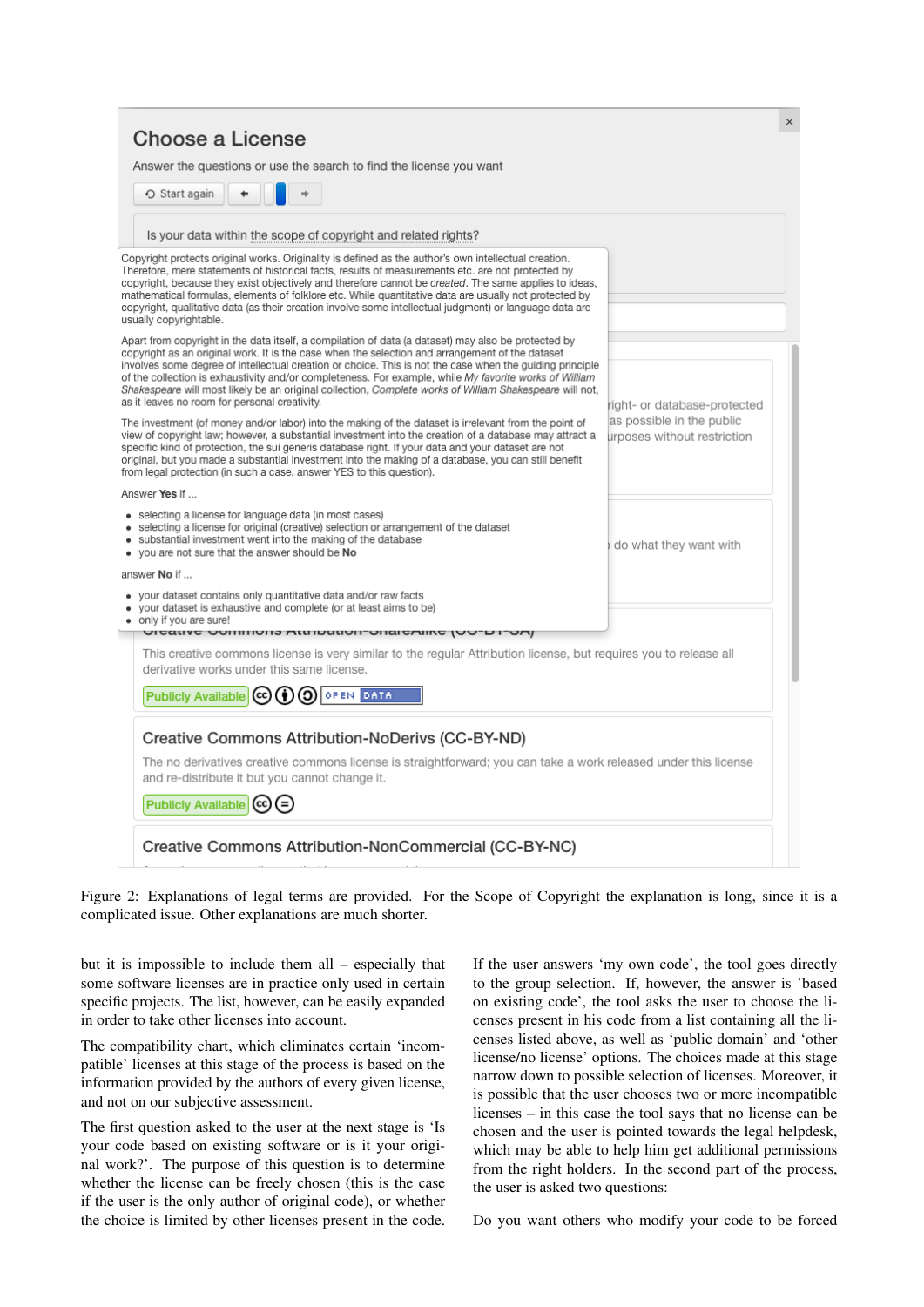# Choose a License

Answer the questions or use the search to find the license you want



<span id="page-4-0"></span>Figure 3: Indicating licenses of the datasets that the new dataset is derived from.

|                                                                                                                                                                | $\times$ |
|----------------------------------------------------------------------------------------------------------------------------------------------------------------|----------|
| Choose a License                                                                                                                                               |          |
| Answer the questions or use the search to find the license you want                                                                                            |          |
| ← Start again                                                                                                                                                  |          |
| Search for a license                                                                                                                                           |          |
|                                                                                                                                                                |          |
| Creative Commons Attribution-ShareAlike (CC-BY-SA)                                                                                                             |          |
| This creative commons license is very similar to the regular Attribution license, but requires you to release all<br>derivative works under this same license. |          |
| Publicly Available (cc)<br><b>OPEN DATA</b>                                                                                                                    |          |

<span id="page-4-1"></span>Figure 4: The final list of possible licenses for a work derived fom existing works under licenses as shown in Figure [3](#page-4-0)

to release the modified code under an open source license? (NO = the user is directed towards the group of permissive licenses; YES = question 2 is asked);

Is your code used directly as an executable or are you licensing a library (your code will be linked)? (EXE- $CUTABLE =$  the user is pointed towards strong copyleft licenses AND network copyleft licenses; LIBRARY = the user is pointed towards weak copyleft licenses).

It should be pointed out that strong copyleft licenses and network copyleft licenses are presented together (with strong copyleft licenses appearing higher on the list) and the choice is in practice left to the user. We assume that those who want to deposit 'network software' will have enough knowledge to choose a 'network' license from the list. If necessary, this issue can be easily fixed by adding a hypothetical third question, such as e.g. 'Is your software intended for use over a computer network?' (YES = the user is directed towards network copyleft licenses; NO = the user is directed towards strong copyleft licenses).

## 3. Conclusion

The Public License Selector is fully implemented and available; it has been integrated in the submission workflows of two repository systems: The LINDAT fork of DSpace[6](#page-4-2) used currently by four Clarin centres, $7$  and the EUDAT B2SHARE project.<sup>[8](#page-4-4)</sup> It is available under the very permis-

 $\times$ 

<span id="page-4-3"></span><span id="page-4-2"></span><sup>6</sup><https://github.com/ufal/lindat-dspace>

<sup>7</sup><clarin.cz>, <clarin.si>, <clarin-pl.eu>, [clarino.](clarino.uib.no) [uib.no](clarino.uib.no)

<span id="page-4-4"></span><sup>8</sup><https://b2share.eudat.eu>, [http://hdl.](http://hdl.handle.net/11346/G0VE) [handle.net/11346/G0VE](http://hdl.handle.net/11346/G0VE)